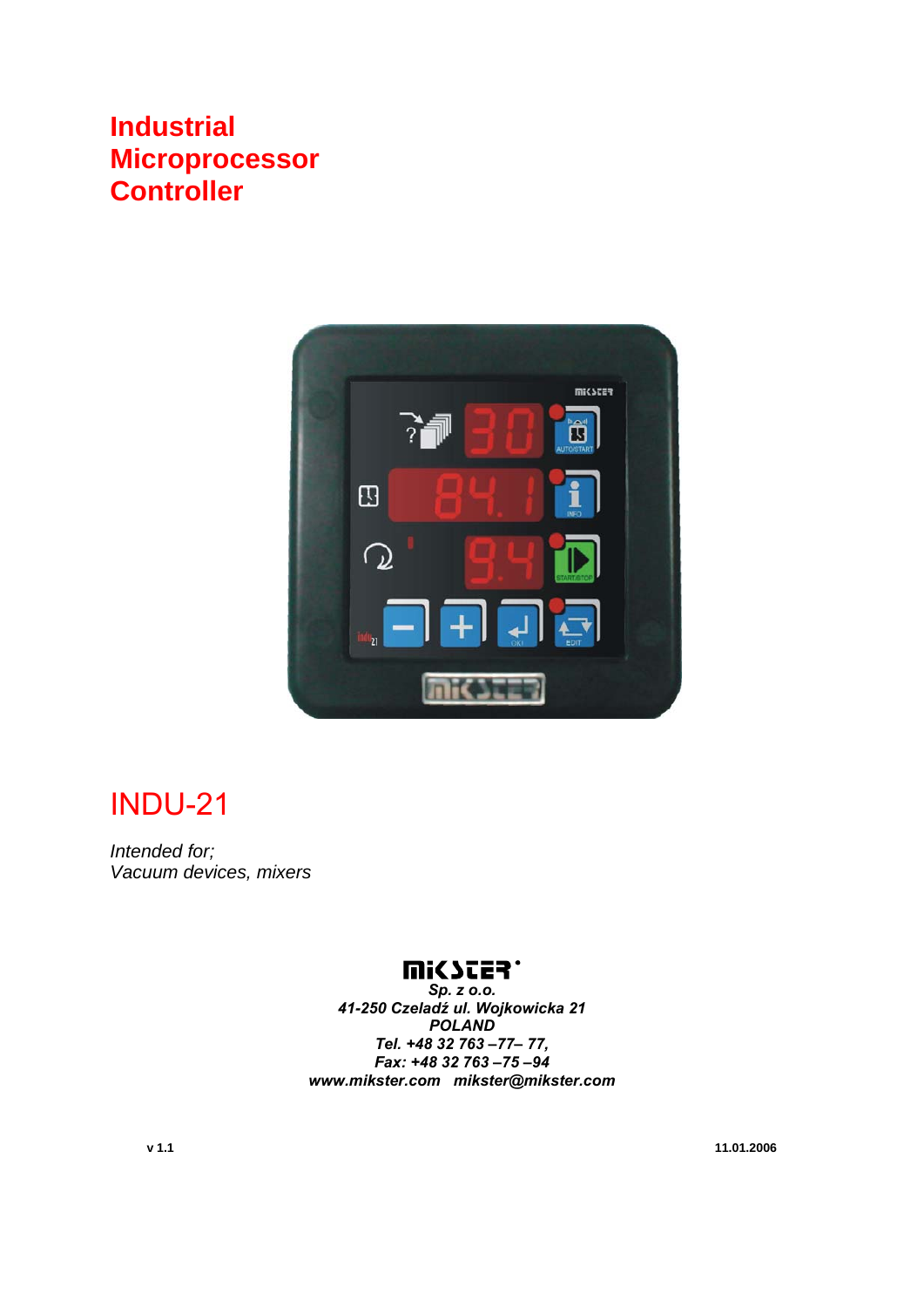# **Table of Contents**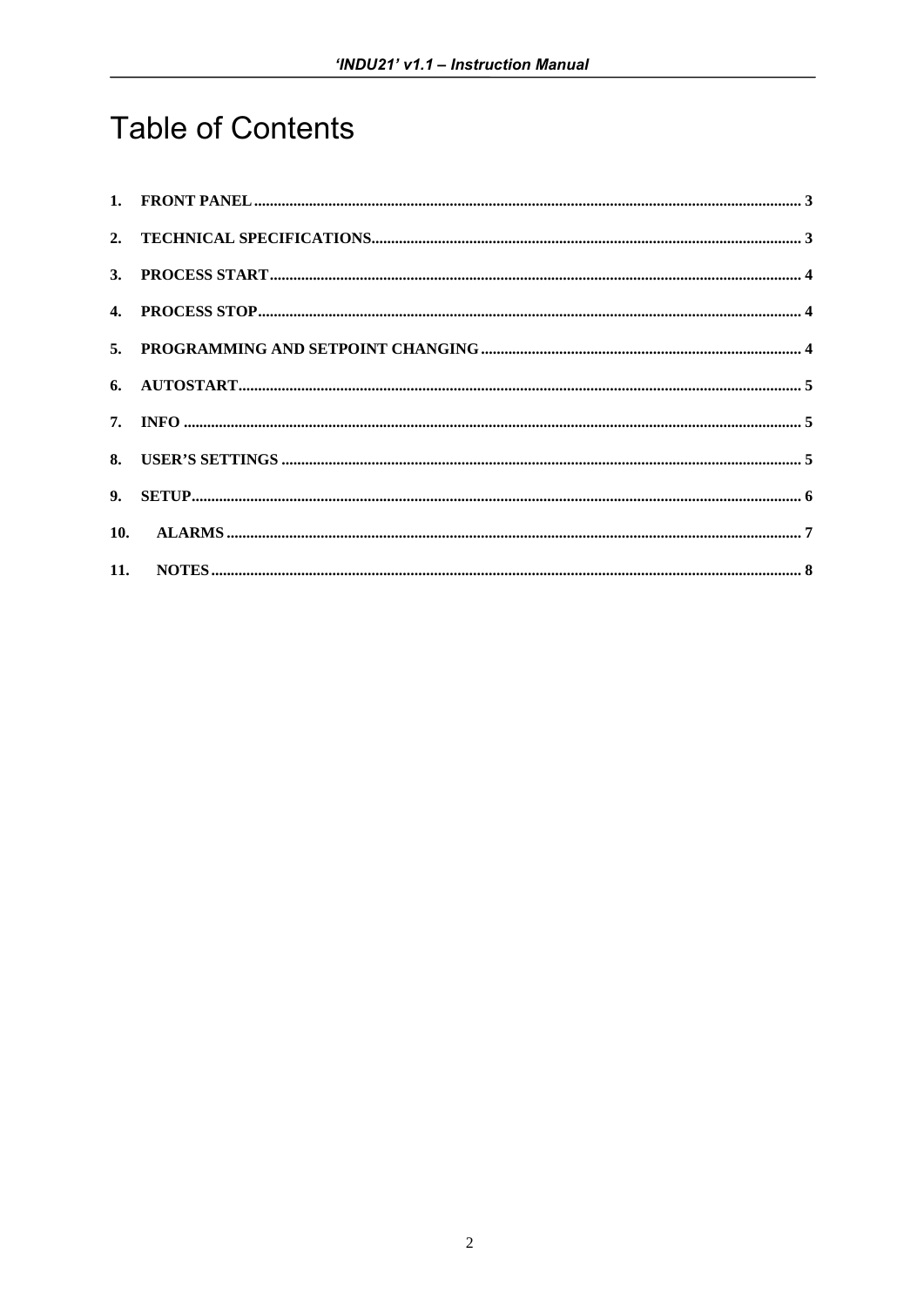## **1. Front Panel**



Fig. INDU21 Front Panel

## **2. Technical Specifications**

| <b>Display</b>              | LED $\frac{1}{2}$ " x 2 digits                  |  |  |
|-----------------------------|-------------------------------------------------|--|--|
|                             | LED $\frac{1}{2}$ " x 4 digits                  |  |  |
|                             | LED $\frac{1}{2}$ " x 2 digits                  |  |  |
| <b>Power Supply</b>         | 230 optionally (110)(24) VAC $\pm$ 10%          |  |  |
| Keyboard                    | 7 keys (microswitches)                          |  |  |
| <b>Enclosure dimensions</b> | 134x134x65 mm                                   |  |  |
| Rack mount opening          | 90x90 mm                                        |  |  |
| Inputs                      | Closing                                         |  |  |
|                             | Close contact maximum resistance: 100 $\Omega$  |  |  |
|                             | Open contact minimum resistance: 10000 $\Omega$ |  |  |
| Outputs                     | 1 current output: 420 mA                        |  |  |
|                             | 1 closing relay output: (250 VAC/8A)            |  |  |
|                             | 3 switching relay outputs (250 VAC/8A)          |  |  |
| Protection                  | IP67 (front side)                               |  |  |
| Power input                 | 3 W                                             |  |  |
| Programming                 | 100 programs + setpoint editing function        |  |  |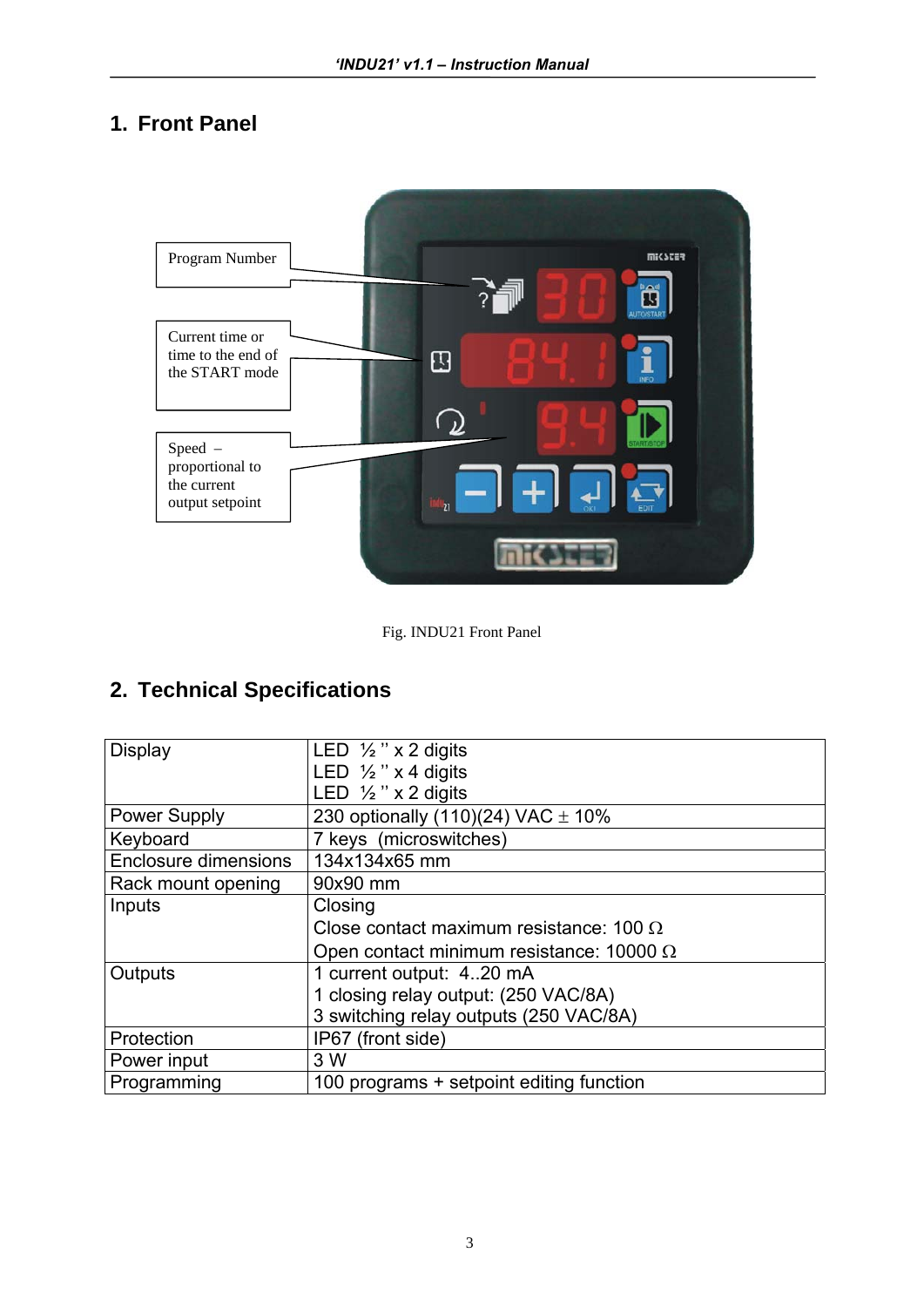#### **3. Process Start**

Press the START key to start the process – the STAR key is lit, select the required program with the PLUS / MINUS keys and confirm your choice by pressing OK. Press the STOP key to cancel.

The START key flashes when the START mode is running.

When the START mode is running the REL4 output is set and the time to the process stop is shown on the middle LED display.



#### **4. Process Stop**

The process can be stopped at any moment by switching into the STOP mode. To do it press the STOP key. The display shows "STOP" and the REL5 output is set. Press OK to confirm.

## **5. Programming and Setpoint Changing**

When settings are to be modified, press the EDIT key and select the edit program on the upper display. Press OK to confirm and change settings with the PLUS / MINUS keys.

Press OK to move to the next parameter.

To quit the Edit mode press the EDIT key once again.

The edit mode allows the following values to be modified:

Cycle Time in hours and Cycle Time in minutes

Speed– proportional to the current output setpoint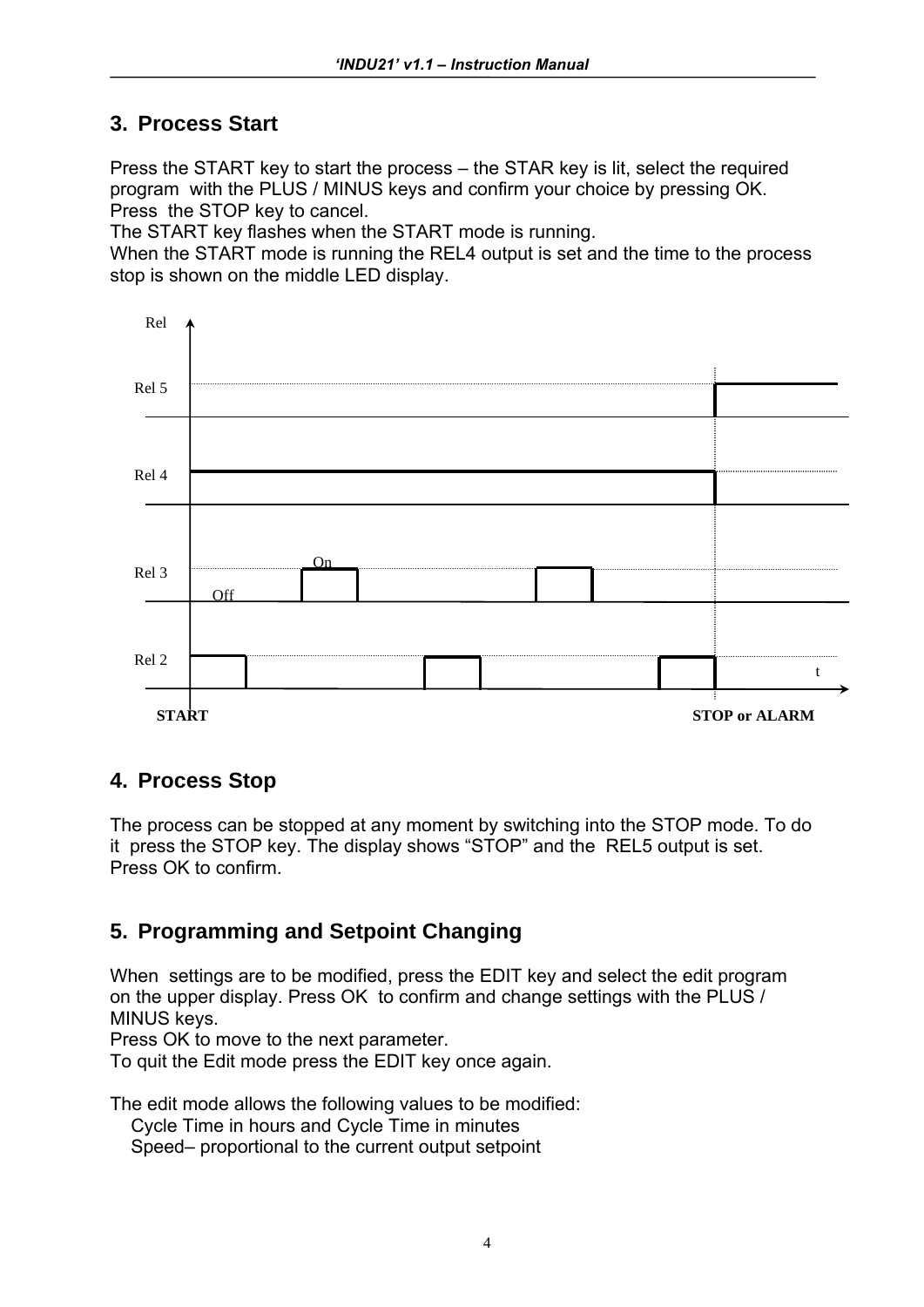#### **6. Autostart**

You can program a delayed start of the controller. To do it press the AUTOSTART key (both the LED and program No. flash). Change the program No. with the PLUS / MINUS keys and confirm by pressing OK. Enter the Autostart parameters into the Setup menu (SF2 - AUTOSTART Parameter Format). Enter parameters with the PLUS / MINUS keys and move to the next parameter by pressing OK.

The counting down the time to Start (after pressing the START key) is indicated by concurrent flushing of the AUTOSTART and START keys.

The Autostart mode can be immediately stopped by pressing the AUTOSTART key or switched into the Start mode by pressing the START key.

### **7. Info**

By pressing the INFO key you can display the following information depending on the controller operating mode:

For the Start mode: current time is displayed

For the Autostart mode: according to the Setup item (SF2) :

if SF2=H Π – hours and minutes to Start

if SF2=HΠ d –hour, minute (daily delay) of Start

Press the INFO to quit the Info mode.

### **8. User's Settings**

Press and hold down the MINUS key and then press the PLUS key to enter the user's settings. The display shows UF x indicating the item number. Change the item with the PLUS / MINUS keys. Quit editing by pressing OK. Available items:

UF 0 – real time clock settings: change values with the PLUS /

 MINUS keys, move to the next parameter by pressing OK. Quit by pressing the EDIT key.

Clock parameters:

Ho – hour

- Mi minute
- Ye year
- Mo month
- dA day
- UF 1 changing the user's setting access code : 0 disabled, range: 1..9999
- UF 2 –software version info
- UF 3 keyboard click ON/OFF
	- UF 3=0 OFF
	- $UF 3=1 ON$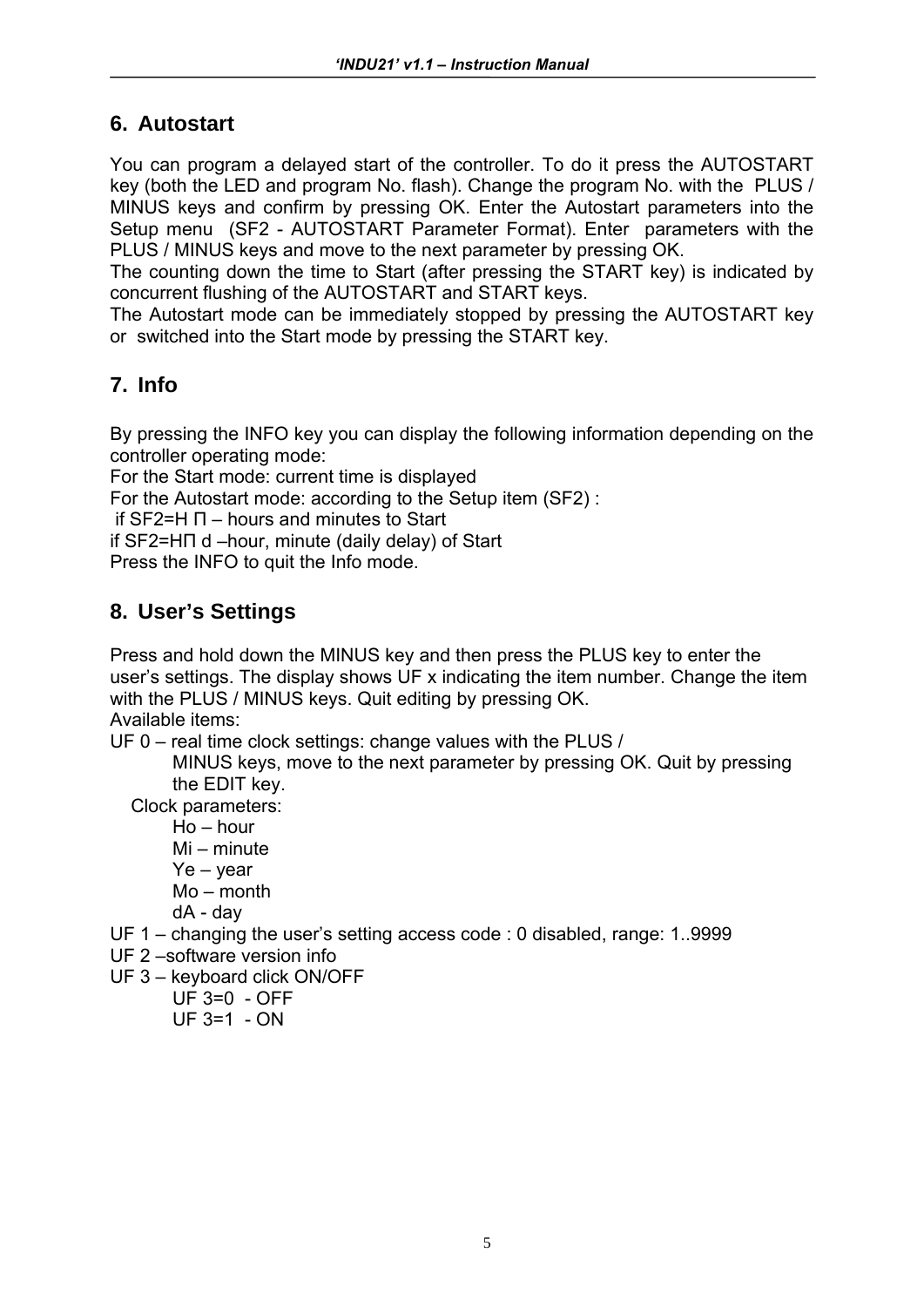### **9. Setup**

Press and hold down the MINUS key and then press the EDIT key to open the Setup menu. The display shows "F" indicating the Setup item number. Change the item number with the PLUS / MINUS keys. Edit the highlighted item by pressing OK. Quit by pressing the EDIT key.

Setup items:

| Item           | Default value   | Range             | Description                       |
|----------------|-----------------|-------------------|-----------------------------------|
| Number         |                 |                   |                                   |
| F <sub>0</sub> | 1               | 0.247             | MODBUS network address            |
| F <sub>1</sub> | $\overline{0}$  | 0.4               | <b>Baud rate</b>                  |
|                |                 |                   | $0 - 9600$                        |
|                |                 |                   | $1 - 19200$                       |
|                |                 |                   | $2 - 38400$                       |
|                |                 |                   | $3 - 57600$                       |
|                |                 |                   | $4 - 115200$                      |
| F <sub>2</sub> | HN <sub>D</sub> | $H \Pi D / H \Pi$ | <b>AUTOSTART Parameter Format</b> |
|                |                 |                   | $HT D - hour$ , minute and daily  |
|                |                 |                   | delay of START                    |
|                |                 |                   | $H \Pi$ – hours and minutes to    |
|                |                 |                   | <b>START</b>                      |
| F <sub>3</sub> | 5               | 010 hour          | Maximum period in hours after     |
|                |                 |                   | which the controller does not     |
|                |                 |                   | return into the START mode        |
|                |                 |                   | after power failure               |
| F <sub>4</sub> | 20              | 0.9999            | PAUSE in seconds for the REL2     |
|                |                 |                   | and REL3 outputs                  |
| F <sub>5</sub> | 10              | 0.9999            | REL2 set time in seconds          |
| F <sub>6</sub> | 10              | 0.9999            | REL3 set time in seconds          |
|                |                 |                   |                                   |
| F7             |                 | 0.9999            | Setup access code change          |
|                |                 |                   | SF7=0 code is disabled            |
| F <sub>8</sub> | $\overline{0}$  | 0.4               | Control Input 1 operation:        |
|                |                 |                   | 0 - operation disabled            |
|                |                 |                   | $1 -$ alarm when close            |
|                |                 |                   | $2 -$ alarm when open             |
|                |                 |                   | 3 - keyboard blockage when        |
|                |                 |                   | close                             |
|                |                 |                   | 4 - keyboard blockage when        |
|                |                 |                   | open                              |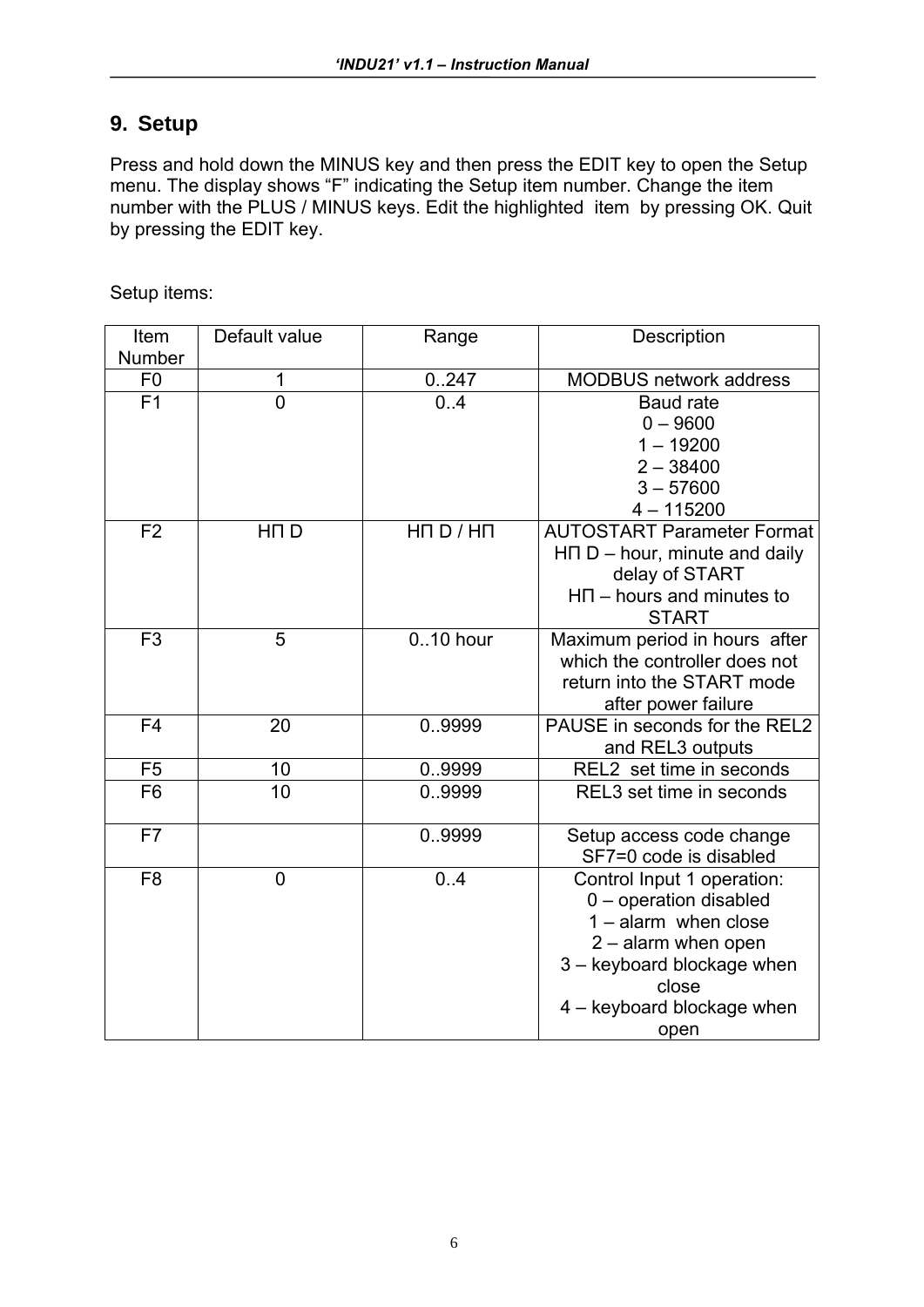| F <sub>9</sub>  | 0  | 0.4  | Control Input 2 operation:<br>0 - operation disabled<br>$1 -$ alarm when close<br>$2 -$ alarm when open<br>3 - keyboard blockage when<br>close<br>$4 -$ keyboard blockage when<br>open |
|-----------------|----|------|----------------------------------------------------------------------------------------------------------------------------------------------------------------------------------------|
| F <sub>10</sub> | 99 | 0.99 | Speed setpoint corresponding to<br>20mA on the current output                                                                                                                          |
| F <sub>11</sub> | 1  | 0.1  | Output range selection:<br>$0 - 0.20$ mA<br>$1 - 4.20$ mA                                                                                                                              |
| F <sub>12</sub> | 0  | 0.1  | Base time selection:<br>$0$ – hours : minutes<br>$1 -$ minute : seconds                                                                                                                |

#### **10. Alarms**

Err 1 – Control Input 1 alarm

Err 2 – Control Input 2 alarm

The controller is quipped with two control inputs. If alarm is enabled (in controller Setup) for the given input the process is stopped after an alarm is activated and alarm message is displayed.

The alarm shall be acknowledged by pressing OK. Should the cause of alarm is not cleared, the controller indicates the alarm once again.

Alarms are configured with the SF8 and SF9 Setup items.